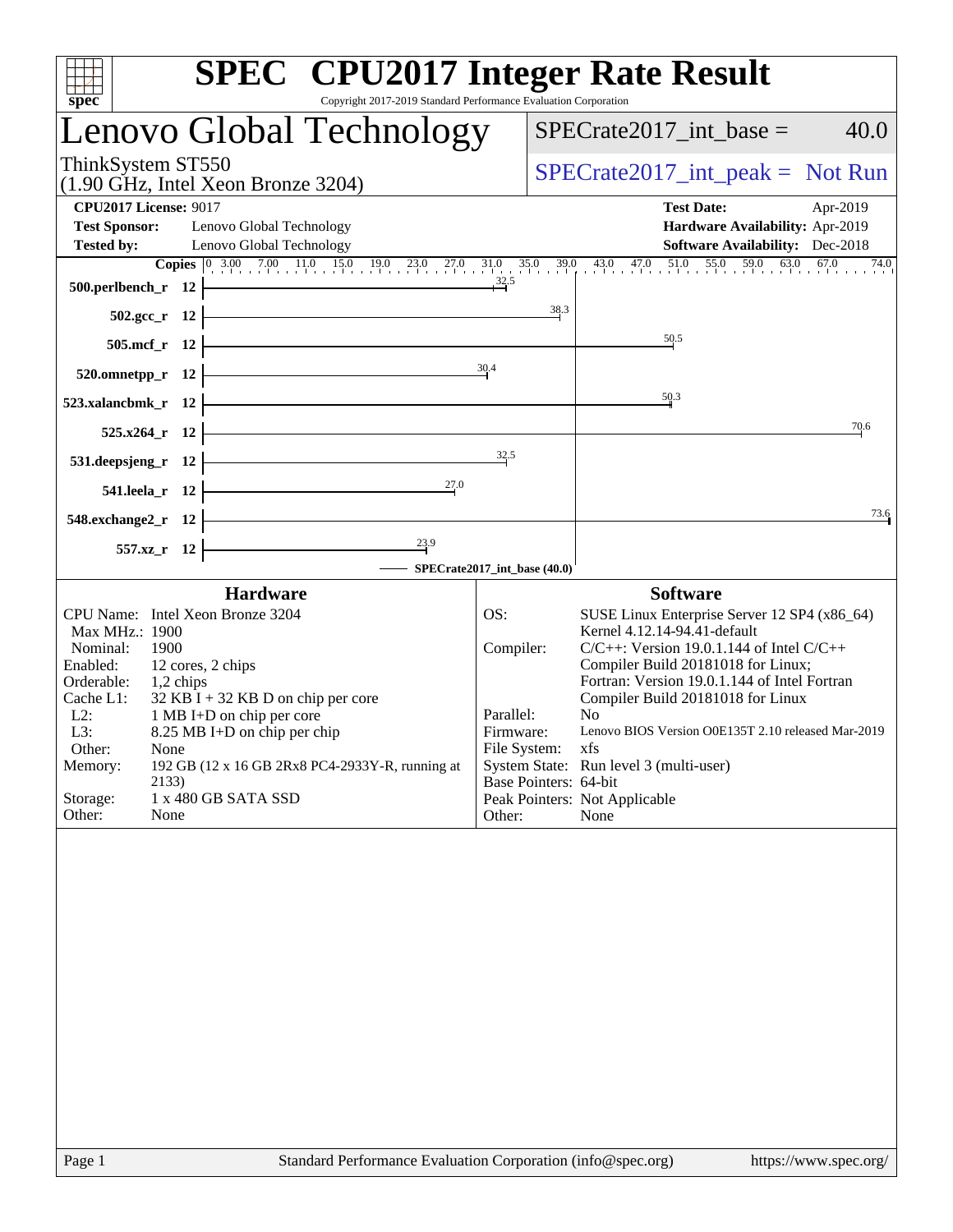

# Lenovo Global Technology

(1.90 GHz, Intel Xeon Bronze 3204)

ThinkSystem ST550  $SPECrate2017$ \_int\_peak = Not Run SPECrate2017 int\_base =  $40.0$ 

**[CPU2017 License:](http://www.spec.org/auto/cpu2017/Docs/result-fields.html#CPU2017License)** 9017 **[Test Date:](http://www.spec.org/auto/cpu2017/Docs/result-fields.html#TestDate)** Apr-2019

**[Test Sponsor:](http://www.spec.org/auto/cpu2017/Docs/result-fields.html#TestSponsor)** Lenovo Global Technology **[Hardware Availability:](http://www.spec.org/auto/cpu2017/Docs/result-fields.html#HardwareAvailability)** Apr-2019 **[Tested by:](http://www.spec.org/auto/cpu2017/Docs/result-fields.html#Testedby)** Lenovo Global Technology **[Software Availability:](http://www.spec.org/auto/cpu2017/Docs/result-fields.html#SoftwareAvailability)** Dec-2018

### **[Results Table](http://www.spec.org/auto/cpu2017/Docs/result-fields.html#ResultsTable)**

|                             | <b>Base</b>   |                |                |                |       | <b>Peak</b>    |       |               |                |              |                |              |                |              |
|-----------------------------|---------------|----------------|----------------|----------------|-------|----------------|-------|---------------|----------------|--------------|----------------|--------------|----------------|--------------|
| <b>Benchmark</b>            | <b>Copies</b> | <b>Seconds</b> | Ratio          | <b>Seconds</b> | Ratio | <b>Seconds</b> | Ratio | <b>Copies</b> | <b>Seconds</b> | <b>Ratio</b> | <b>Seconds</b> | <b>Ratio</b> | <b>Seconds</b> | <b>Ratio</b> |
| 500.perlbench_r             | 12            | 589            | 32.5           | 614            | 31.1  | 587            | 32.5  |               |                |              |                |              |                |              |
| $502.\text{gcc}_r$          | 12            | 444            | 38.3           | 444            | 38.3  | 444            | 38.3  |               |                |              |                |              |                |              |
| $505$ .mcf r                | 12            | 384            | 50.5           | 384            | 50.5  | 385            | 50.4  |               |                |              |                |              |                |              |
| 520.omnetpp_r               | 12            | 517            | 30.4           | 516            | 30.5  | 518            | 30.4  |               |                |              |                |              |                |              |
| 523.xalancbmk_r             | 12            | 253            | 50.1           | 252            | 50.3  | 252            | 50.3  |               |                |              |                |              |                |              |
| 525.x264 r                  | 12            | 297            | 70.6           | 298            | 70.6  | 298            | 70.6  |               |                |              |                |              |                |              |
| 531.deepsjeng_r             | 12            | 423            | 32.5           | 423            | 32.5  | 423            | 32.5  |               |                |              |                |              |                |              |
| 541.leela r                 | 12            | 736            | 27.0           | 736            | 27.0  | 736            | 27.0  |               |                |              |                |              |                |              |
| 548.exchange2_r             | 12            | 427            | 73.7           | 428            | 73.5  | 427            | 73.6  |               |                |              |                |              |                |              |
| 557.xz r                    | 12            | 542            | 23.9           | 541            | 23.9  | 541            | 24.0  |               |                |              |                |              |                |              |
| $SPECrate2017$ int base =   |               |                | 40.0           |                |       |                |       |               |                |              |                |              |                |              |
| $SPECrate2017\_int\_peak =$ |               |                | <b>Not Run</b> |                |       |                |       |               |                |              |                |              |                |              |

Results appear in the [order in which they were run](http://www.spec.org/auto/cpu2017/Docs/result-fields.html#RunOrder). Bold underlined text [indicates a median measurement](http://www.spec.org/auto/cpu2017/Docs/result-fields.html#Median).

### **[Submit Notes](http://www.spec.org/auto/cpu2017/Docs/result-fields.html#SubmitNotes)**

 The numactl mechanism was used to bind copies to processors. The config file option 'submit' was used to generate numactl commands to bind each copy to a specific processor. For details, please see the config file.

## **[Operating System Notes](http://www.spec.org/auto/cpu2017/Docs/result-fields.html#OperatingSystemNotes)**

Stack size set to unlimited using "ulimit -s unlimited"

### **[General Notes](http://www.spec.org/auto/cpu2017/Docs/result-fields.html#GeneralNotes)**

Environment variables set by runcpu before the start of the run: LD\_LIBRARY\_PATH = "/home/cpu2017-1.0.5-ic19.0u1/lib/intel64"

 Binaries compiled on a system with 1x Intel Core i9-7900X CPU + 32GB RAM memory using Redhat Enterprise Linux 7.5 Transparent Huge Pages enabled by default Prior to runcpu invocation Filesystem page cache synced and cleared with: sync; echo 3> /proc/sys/vm/drop\_caches runcpu command invoked through numactl i.e.: numactl --interleave=all runcpu <etc> NA: The test sponsor attests, as of date of publication, that CVE-2017-5754 (Meltdown) is mitigated in the system as tested and documented. Yes: The test sponsor attests, as of date of publication, that CVE-2017-5753 (Spectre variant 1) is mitigated in the system as tested and documented. Yes: The test sponsor attests, as of date of publication, that CVE-2017-5715 (Spectre variant 2)

**(Continued on next page)**

| Page 2 | Standard Performance Evaluation Corporation (info@spec.org) | https://www.spec.org/ |
|--------|-------------------------------------------------------------|-----------------------|
|--------|-------------------------------------------------------------|-----------------------|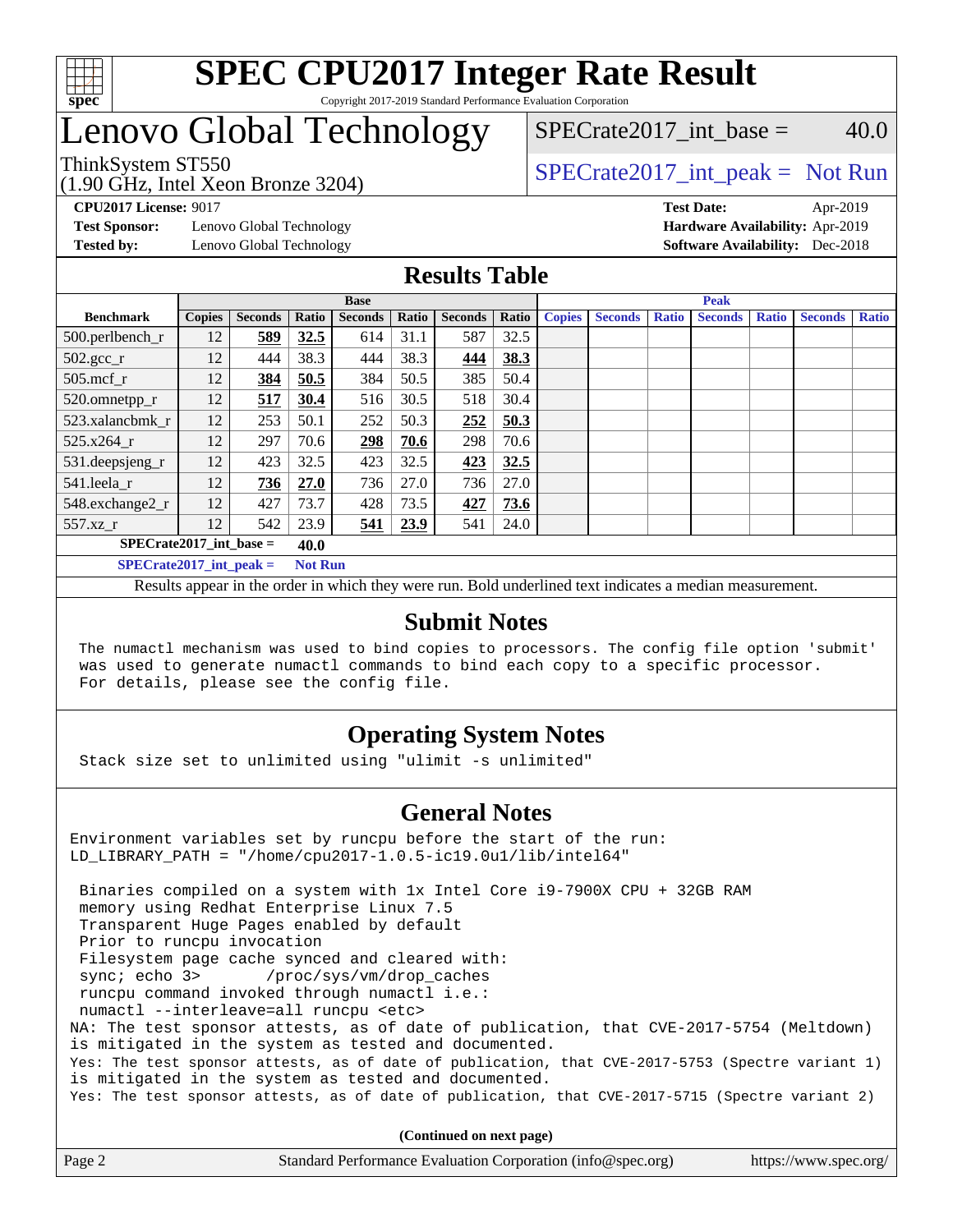

# **[SPEC CPU2017 Integer Rate Result](http://www.spec.org/auto/cpu2017/Docs/result-fields.html#SPECCPU2017IntegerRateResult)**

Copyright 2017-2019 Standard Performance Evaluation Corporation

## Lenovo Global Technology

ThinkSystem ST550  $SPECrate2017$ \_int\_peak = Not Run

SPECrate2017 int\_base =  $40.0$ 

(1.90 GHz, Intel Xeon Bronze 3204)

**[Test Sponsor:](http://www.spec.org/auto/cpu2017/Docs/result-fields.html#TestSponsor)** Lenovo Global Technology **[Hardware Availability:](http://www.spec.org/auto/cpu2017/Docs/result-fields.html#HardwareAvailability)** Apr-2019

**[CPU2017 License:](http://www.spec.org/auto/cpu2017/Docs/result-fields.html#CPU2017License)** 9017 **[Test Date:](http://www.spec.org/auto/cpu2017/Docs/result-fields.html#TestDate)** Apr-2019

**[Tested by:](http://www.spec.org/auto/cpu2017/Docs/result-fields.html#Testedby)** Lenovo Global Technology **[Software Availability:](http://www.spec.org/auto/cpu2017/Docs/result-fields.html#SoftwareAvailability)** Dec-2018

#### **[General Notes \(Continued\)](http://www.spec.org/auto/cpu2017/Docs/result-fields.html#GeneralNotes)**

is mitigated in the system as tested and documented. Yes: The test sponsor attests, as of date of publication, that CVE-2018-3640 (Spectre variant 3a) is mitigated in the system as tested and documented. Yes: The test sponsor attests, as of date of publication, that CVE-2018-3639 (Spectre variant 4) is mitigated in the system as tested and documented.

### **[Platform Notes](http://www.spec.org/auto/cpu2017/Docs/result-fields.html#PlatformNotes)**

Page 3 Standard Performance Evaluation Corporation [\(info@spec.org\)](mailto:info@spec.org) <https://www.spec.org/> BIOS configuration: Choose Operating Mode set to Maximum Performance Choose Operating Mode set to Custom Mode Patrol Scrub set to Disable Sysinfo program /home/cpu2017-1.0.5-ic19.0u1/bin/sysinfo Rev: r5974 of 2018-05-19 9bcde8f2999c33d61f64985e45859ea9 running on linux-0x76 Tue Apr 30 03:05:34 2019 SUT (System Under Test) info as seen by some common utilities. For more information on this section, see <https://www.spec.org/cpu2017/Docs/config.html#sysinfo> From /proc/cpuinfo model name : Intel(R) Xeon(R) Bronze 3204 CPU @ 1.90GHz 2 "physical id"s (chips) 12 "processors" cores, siblings (Caution: counting these is hw and system dependent. The following excerpts from /proc/cpuinfo might not be reliable. Use with caution.) cpu cores : 6 siblings : 6 physical 0: cores 0 1 2 3 4 5 physical 1: cores 0 1 2 3 4 5 From lscpu: Architecture: x86\_64 CPU op-mode(s): 32-bit, 64-bit<br>Byte Order: Little Endian Little Endian  $CPU(s):$  12 On-line CPU(s) list: 0-11 Thread(s) per core: 1 Core(s) per socket: 6 Socket(s): 2 NUMA node(s): 2 Vendor ID: GenuineIntel CPU family: 6 Model: 85 Model name: Intel(R) Xeon(R) Bronze 3204 CPU @ 1.90GHz Stepping: 6 **(Continued on next page)**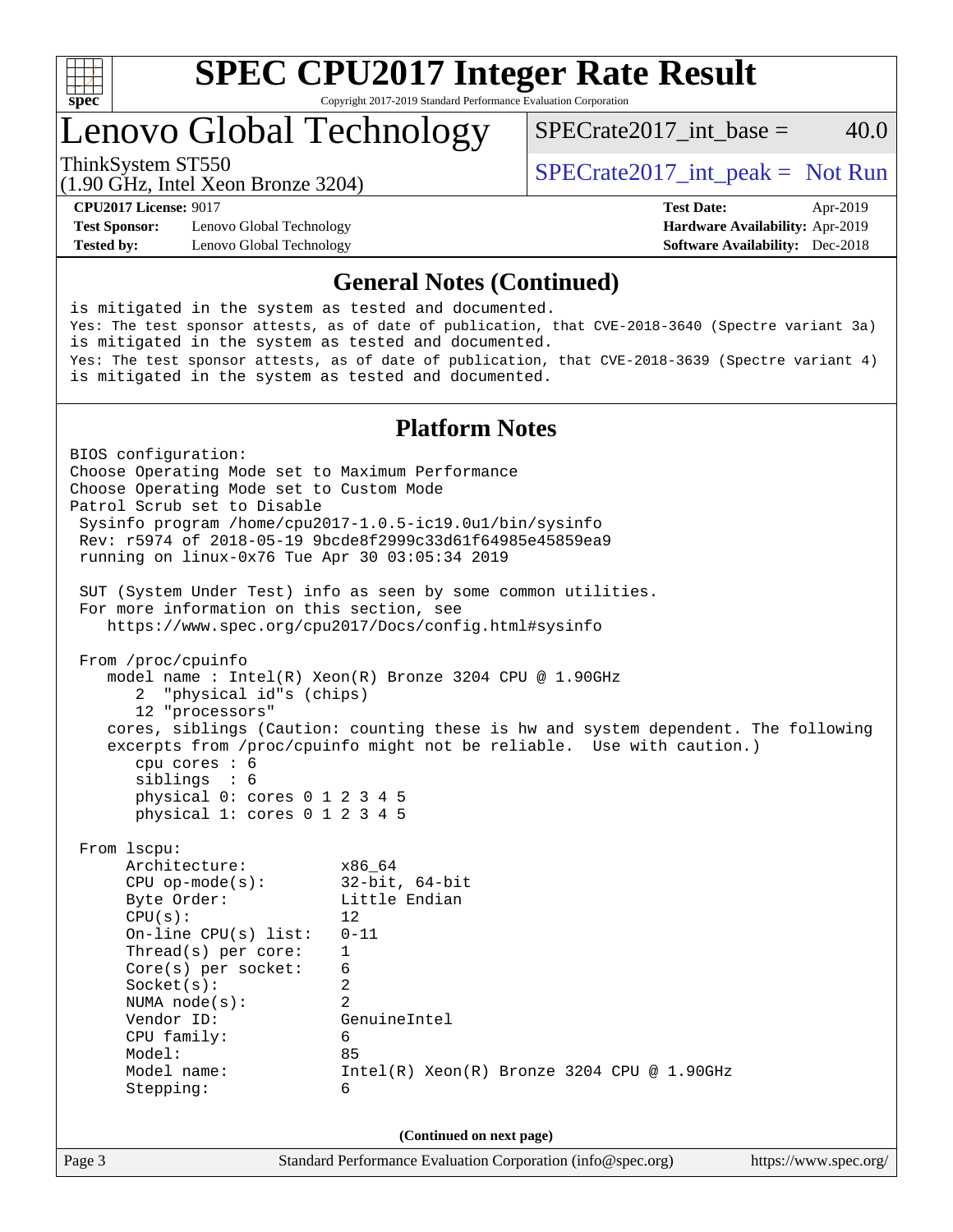

Lenovo Global Technology

 $SPECTate2017\_int\_base = 40.0$ 

(1.90 GHz, Intel Xeon Bronze 3204)

ThinkSystem ST550  $SPECrate2017$ \_int\_peak = Not Run

**[CPU2017 License:](http://www.spec.org/auto/cpu2017/Docs/result-fields.html#CPU2017License)** 9017 **[Test Date:](http://www.spec.org/auto/cpu2017/Docs/result-fields.html#TestDate)** Apr-2019

**[Test Sponsor:](http://www.spec.org/auto/cpu2017/Docs/result-fields.html#TestSponsor)** Lenovo Global Technology **[Hardware Availability:](http://www.spec.org/auto/cpu2017/Docs/result-fields.html#HardwareAvailability)** Apr-2019 **[Tested by:](http://www.spec.org/auto/cpu2017/Docs/result-fields.html#Testedby)** Lenovo Global Technology **[Software Availability:](http://www.spec.org/auto/cpu2017/Docs/result-fields.html#SoftwareAvailability)** Dec-2018

## **[Platform Notes \(Continued\)](http://www.spec.org/auto/cpu2017/Docs/result-fields.html#PlatformNotes)**

| CPU MHz:                | 1900.000                 |
|-------------------------|--------------------------|
| $CPU$ max $MHz$ :       | 1900.0000                |
| CPU min MHz:            | 800.0000                 |
| BogoMIPS:               | 3800.00                  |
| Virtualization:         | $VT - x$                 |
| L1d cache:              | 32K                      |
| $L1i$ cache:            | 32K                      |
| $L2$ cache:             | 1024K                    |
| $L3$ cache:             | 8448K                    |
| NUMA $node0$ $CPU(s)$ : | $0 - 5$                  |
| NUMA $node1$ $CPU(s)$ : | $6 - 11$                 |
| --                      | $\overline{\phantom{0}}$ |

Flags: fpu vme de pse tsc msr pae mce cx8 apic sep mtrr pge mca cmov pat pse36 clflush dts acpi mmx fxsr sse sse2 ss ht tm pbe syscall nx pdpe1gb rdtscp lm constant\_tsc art arch\_perfmon pebs bts rep\_good nopl xtopology nonstop\_tsc cpuid aperfmperf pni pclmulqdq dtes64 ds\_cpl vmx smx est tm2 ssse3 sdbg fma cx16 xtpr pdcm pcid dca sse4\_1 sse4\_2 x2apic movbe popcnt tsc\_deadline\_timer aes xsave avx f16c rdrand lahf\_lm abm 3dnowprefetch cpuid\_fault epb cat\_l3 cdp\_l3 invpcid\_single ssbd mba ibrs ibpb stibp tpr\_shadow vnmi flexpriority ept vpid fsgsbase tsc\_adjust bmi1 hle avx2 smep bmi2 erms invpcid rtm cqm mpx rdt\_a avx512f avx512dq rdseed adx smap clflushopt clwb intel\_pt avx512cd avx512bw avx512vl xsaveopt xsavec xgetbv1 xsaves cqm\_llc cqm\_occup\_llc cqm\_mbm\_total cqm\_mbm\_local dtherm arat pln pts pku ospke avx512\_vnni flush\_l1d arch\_capabilities

```
 /proc/cpuinfo cache data
   cache size : 8448 KB
```
 From numactl --hardware WARNING: a numactl 'node' might or might not correspond to a physical chip. available: 2 nodes (0-1) node 0 cpus: 0 1 2 3 4 5 node 0 size: 96359 MB node 0 free: 95565 MB node 1 cpus: 6 7 8 9 10 11 node 1 size: 96714 MB node 1 free: 95878 MB node distances: node 0 1  $0: 10 21$  1: 21 10 From /proc/meminfo MemTotal: 197707648 kB HugePages\_Total: 0 Hugepagesize: 2048 kB From /etc/\*release\* /etc/\*version\* SuSE-release:

**(Continued on next page)**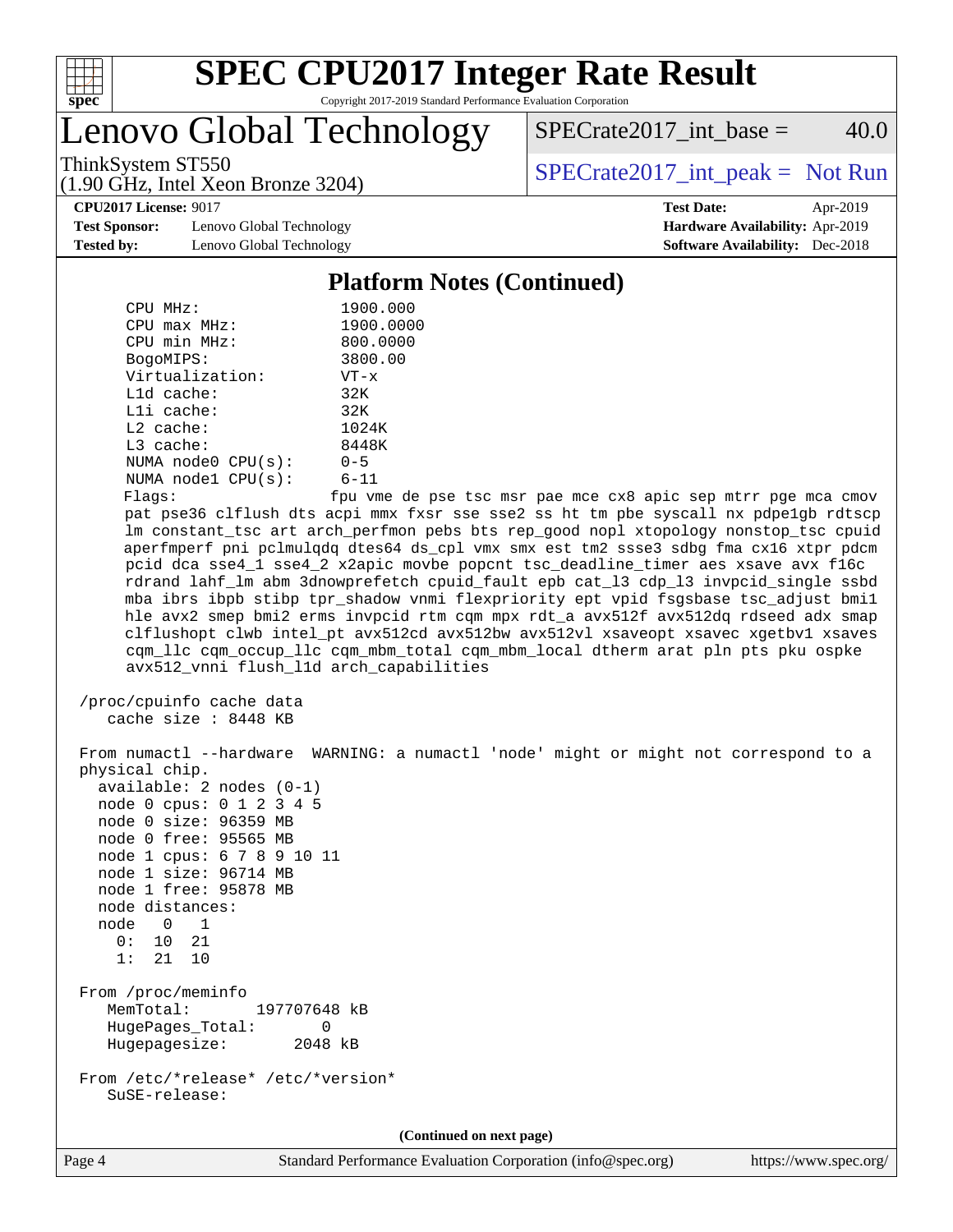

# Lenovo Global Technology

ThinkSystem ST550  $SPECrate2017$ \_int\_peak = Not Run

SPECrate2017 int\_base =  $40.0$ 

(1.90 GHz, Intel Xeon Bronze 3204)

#### **[CPU2017 License:](http://www.spec.org/auto/cpu2017/Docs/result-fields.html#CPU2017License)** 9017 **[Test Date:](http://www.spec.org/auto/cpu2017/Docs/result-fields.html#TestDate)** Apr-2019

**[Test Sponsor:](http://www.spec.org/auto/cpu2017/Docs/result-fields.html#TestSponsor)** Lenovo Global Technology **[Hardware Availability:](http://www.spec.org/auto/cpu2017/Docs/result-fields.html#HardwareAvailability)** Apr-2019 **[Tested by:](http://www.spec.org/auto/cpu2017/Docs/result-fields.html#Testedby)** Lenovo Global Technology **[Software Availability:](http://www.spec.org/auto/cpu2017/Docs/result-fields.html#SoftwareAvailability)** Dec-2018

#### **[Platform Notes \(Continued\)](http://www.spec.org/auto/cpu2017/Docs/result-fields.html#PlatformNotes)**

 SUSE Linux Enterprise Server 12 (x86\_64) VERSION = 12 PATCHLEVEL = 4 # This file is deprecated and will be removed in a future service pack or release. # Please check /etc/os-release for details about this release. os-release: NAME="SLES" VERSION="12-SP4" VERSION\_ID="12.4" PRETTY\_NAME="SUSE Linux Enterprise Server 12 SP4" ID="sles" ANSI\_COLOR="0;32" CPE\_NAME="cpe:/o:suse:sles:12:sp4" uname -a: Linux linux-0x76 4.12.14-94.41-default #1 SMP Wed Oct 31 12:25:04 UTC 2018 (3090901) x86\_64 x86\_64 x86\_64 GNU/Linux Kernel self-reported vulnerability status: CVE-2017-5754 (Meltdown): Not affected CVE-2017-5753 (Spectre variant 1): Mitigation: \_\_user pointer sanitization CVE-2017-5715 (Spectre variant 2): Mitigation: Indirect Branch Restricted Speculation, IBPB, IBRS\_FW run-level 3 Apr 29 23:04 SPEC is set to: /home/cpu2017-1.0.5-ic19.0u1 Filesystem Type Size Used Avail Use% Mounted on /dev/sdb3 xfs 445G 31G 414G 7% / Additional information from dmidecode follows. WARNING: Use caution when you interpret this section. The 'dmidecode' program reads system data which is "intended to allow hardware to be accurately determined", but the intent may not be met, as there are frequent changes to hardware, firmware, and the "DMTF SMBIOS" standard. BIOS Lenovo -[O0E135T-2.10]- 03/21/2019 Memory: 12x SK Hynix HMA82GR7CJR8N-WM 16 GB 2 rank 2933, configured at 2133 (End of data from sysinfo program) **[Compiler Version Notes](http://www.spec.org/auto/cpu2017/Docs/result-fields.html#CompilerVersionNotes)** ============================================================================== CC 500.perlbench\_r(base)  $502.\text{gcc\_r}$ (base)  $505.\text{mcf\_r}$ (base)  $525.\text{x}264\text{r}$ (base) 557.xz\_r(base)

**(Continued on next page)**

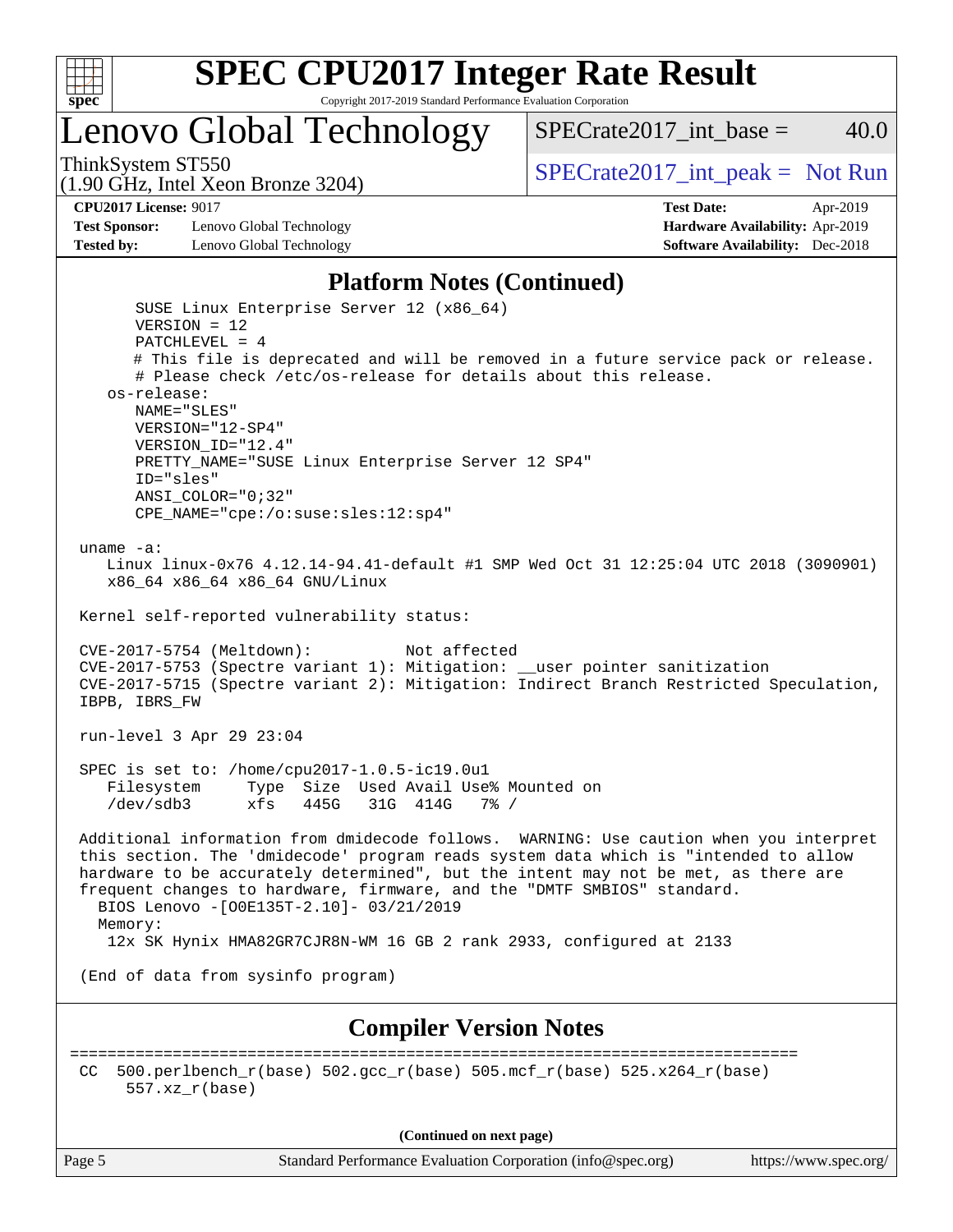

## Lenovo Global Technology

ThinkSystem ST550<br>(1.00 GHz, Intel Yogn Bronze 3204) [SPECrate2017\\_int\\_peak =](http://www.spec.org/auto/cpu2017/Docs/result-fields.html#SPECrate2017intpeak) Not Run

 $SPECTate2017\_int\_base = 40.0$ 

(1.90 GHz, Intel Xeon Bronze 3204)

**[Tested by:](http://www.spec.org/auto/cpu2017/Docs/result-fields.html#Testedby)** Lenovo Global Technology **[Software Availability:](http://www.spec.org/auto/cpu2017/Docs/result-fields.html#SoftwareAvailability)** Dec-2018

**[CPU2017 License:](http://www.spec.org/auto/cpu2017/Docs/result-fields.html#CPU2017License)** 9017 **[Test Date:](http://www.spec.org/auto/cpu2017/Docs/result-fields.html#TestDate)** Apr-2019 **[Test Sponsor:](http://www.spec.org/auto/cpu2017/Docs/result-fields.html#TestSponsor)** Lenovo Global Technology **[Hardware Availability:](http://www.spec.org/auto/cpu2017/Docs/result-fields.html#HardwareAvailability)** Apr-2019

## **[Compiler Version Notes \(Continued\)](http://www.spec.org/auto/cpu2017/Docs/result-fields.html#CompilerVersionNotes)**

| Intel(R) C Intel(R) 64 Compiler for applications running on Intel(R) 64,<br>Version 19.0.1.144 Build 20181018<br>Copyright (C) 1985-2018 Intel Corporation. All rights reserved.       |
|----------------------------------------------------------------------------------------------------------------------------------------------------------------------------------------|
| CXXC 520.omnetpp $r(base)$ 523.xalancbmk $r(base)$ 531.deepsjeng $r(base)$<br>$541.$ leela r(base)                                                                                     |
| Intel(R) $C++$ Intel(R) 64 Compiler for applications running on Intel(R) 64,<br>Version 19.0.1.144 Build 20181018<br>Copyright (C) 1985-2018 Intel Corporation. All rights reserved.   |
| $FC$ 548. exchange 2 $r(base)$                                                                                                                                                         |
| Intel(R) Fortran Intel(R) 64 Compiler for applications running on Intel(R)<br>64, Version 19.0.1.144 Build 20181018<br>Copyright (C) 1985-2018 Intel Corporation. All rights reserved. |

## **[Base Compiler Invocation](http://www.spec.org/auto/cpu2017/Docs/result-fields.html#BaseCompilerInvocation)**

[C benchmarks](http://www.spec.org/auto/cpu2017/Docs/result-fields.html#Cbenchmarks): [icc -m64 -std=c11](http://www.spec.org/cpu2017/results/res2019q2/cpu2017-20190528-14852.flags.html#user_CCbase_intel_icc_64bit_c11_33ee0cdaae7deeeab2a9725423ba97205ce30f63b9926c2519791662299b76a0318f32ddfffdc46587804de3178b4f9328c46fa7c2b0cd779d7a61945c91cd35)

[C++ benchmarks:](http://www.spec.org/auto/cpu2017/Docs/result-fields.html#CXXbenchmarks) [icpc -m64](http://www.spec.org/cpu2017/results/res2019q2/cpu2017-20190528-14852.flags.html#user_CXXbase_intel_icpc_64bit_4ecb2543ae3f1412ef961e0650ca070fec7b7afdcd6ed48761b84423119d1bf6bdf5cad15b44d48e7256388bc77273b966e5eb805aefd121eb22e9299b2ec9d9)

[Fortran benchmarks](http://www.spec.org/auto/cpu2017/Docs/result-fields.html#Fortranbenchmarks): [ifort -m64](http://www.spec.org/cpu2017/results/res2019q2/cpu2017-20190528-14852.flags.html#user_FCbase_intel_ifort_64bit_24f2bb282fbaeffd6157abe4f878425411749daecae9a33200eee2bee2fe76f3b89351d69a8130dd5949958ce389cf37ff59a95e7a40d588e8d3a57e0c3fd751)

## **[Base Portability Flags](http://www.spec.org/auto/cpu2017/Docs/result-fields.html#BasePortabilityFlags)**

 500.perlbench\_r: [-DSPEC\\_LP64](http://www.spec.org/cpu2017/results/res2019q2/cpu2017-20190528-14852.flags.html#b500.perlbench_r_basePORTABILITY_DSPEC_LP64) [-DSPEC\\_LINUX\\_X64](http://www.spec.org/cpu2017/results/res2019q2/cpu2017-20190528-14852.flags.html#b500.perlbench_r_baseCPORTABILITY_DSPEC_LINUX_X64) 502.gcc\_r: [-DSPEC\\_LP64](http://www.spec.org/cpu2017/results/res2019q2/cpu2017-20190528-14852.flags.html#suite_basePORTABILITY502_gcc_r_DSPEC_LP64) 505.mcf\_r: [-DSPEC\\_LP64](http://www.spec.org/cpu2017/results/res2019q2/cpu2017-20190528-14852.flags.html#suite_basePORTABILITY505_mcf_r_DSPEC_LP64) 520.omnetpp\_r: [-DSPEC\\_LP64](http://www.spec.org/cpu2017/results/res2019q2/cpu2017-20190528-14852.flags.html#suite_basePORTABILITY520_omnetpp_r_DSPEC_LP64) 523.xalancbmk\_r: [-DSPEC\\_LP64](http://www.spec.org/cpu2017/results/res2019q2/cpu2017-20190528-14852.flags.html#suite_basePORTABILITY523_xalancbmk_r_DSPEC_LP64) [-DSPEC\\_LINUX](http://www.spec.org/cpu2017/results/res2019q2/cpu2017-20190528-14852.flags.html#b523.xalancbmk_r_baseCXXPORTABILITY_DSPEC_LINUX) 525.x264\_r: [-DSPEC\\_LP64](http://www.spec.org/cpu2017/results/res2019q2/cpu2017-20190528-14852.flags.html#suite_basePORTABILITY525_x264_r_DSPEC_LP64) 531.deepsjeng\_r: [-DSPEC\\_LP64](http://www.spec.org/cpu2017/results/res2019q2/cpu2017-20190528-14852.flags.html#suite_basePORTABILITY531_deepsjeng_r_DSPEC_LP64)

**(Continued on next page)**

Page 6 Standard Performance Evaluation Corporation [\(info@spec.org\)](mailto:info@spec.org) <https://www.spec.org/>